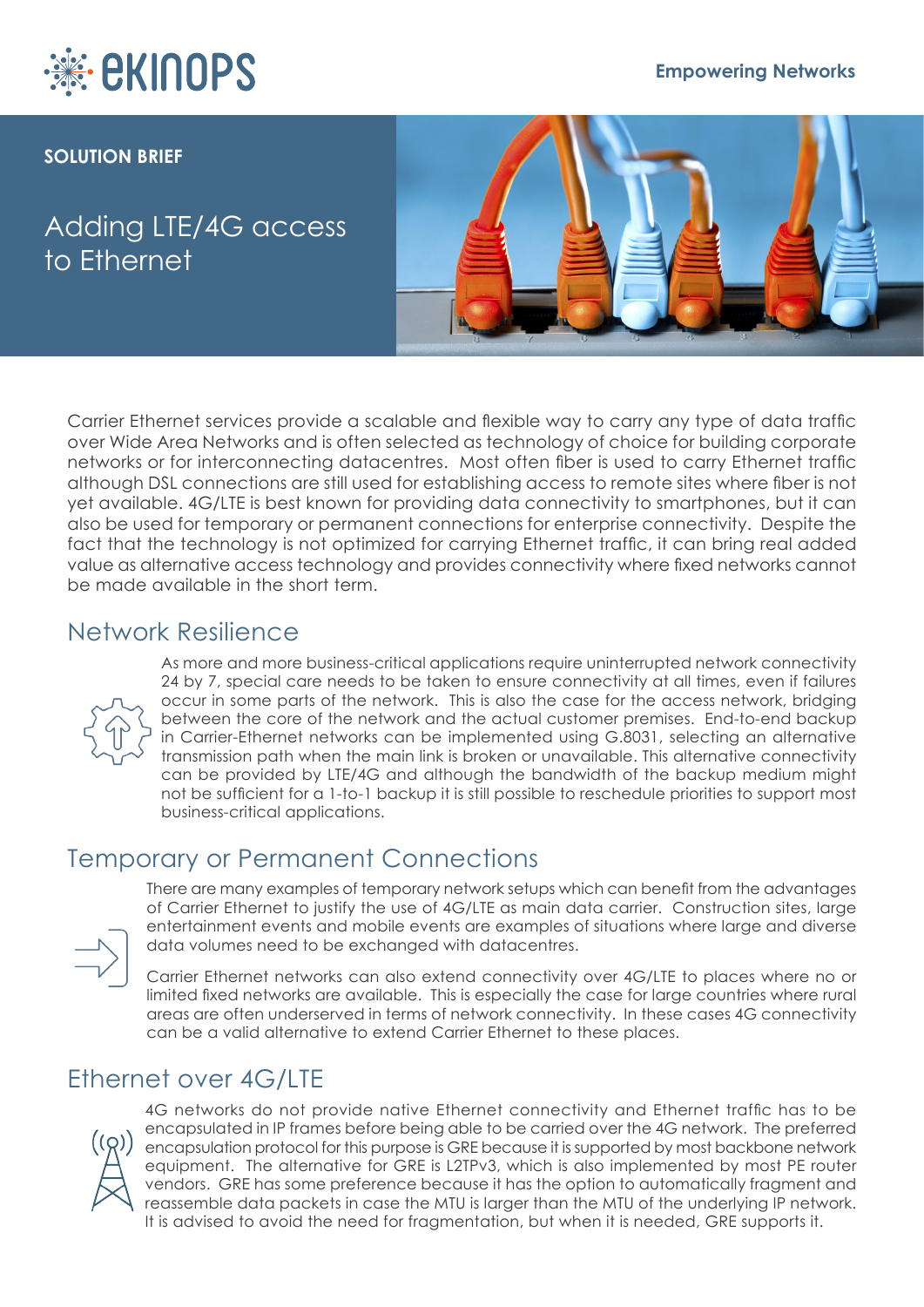

## Use Case: Backup of Ethernet Access with 4G/LTE



The access network of carrier Ethernet can be protected using the 4G/LTE network as alternative data path in case the main fiber link would be broken. In this example, the access network is between the PE router and the actual demarcation device, installed at the customer premises. Both data and OAM (Operation And Maintenance) frames are exchanged over this link. OAM frames are used by the Y.1731 protocol to measure link availability, loss, delay and jitter. It is possible to define thresholds based on these parameters to express the need to switch over to an alternative path. If e.g. packet loss exceeds 10%, the main link must be switched over to an alternative link.

The actual backup action is taken by the implemented G.8031 standard which provides a mechanism to switch the data to the alternative path, in this case the 4G connection. Before Ethernet data is sent over the 4G link it is encapsulated by the CPE in a GRE tunnel. At the same time, traffic priorities might be rescheduled because the available bandwidth on 4G is most likely not the same as on the main fiber link. The Mobile Gateway (MGW) brings the IP traffic back to the PE routers which will terminate the GRE tunnels and switch the traffic back to its normal route.

See below for the network diagram of this setup:

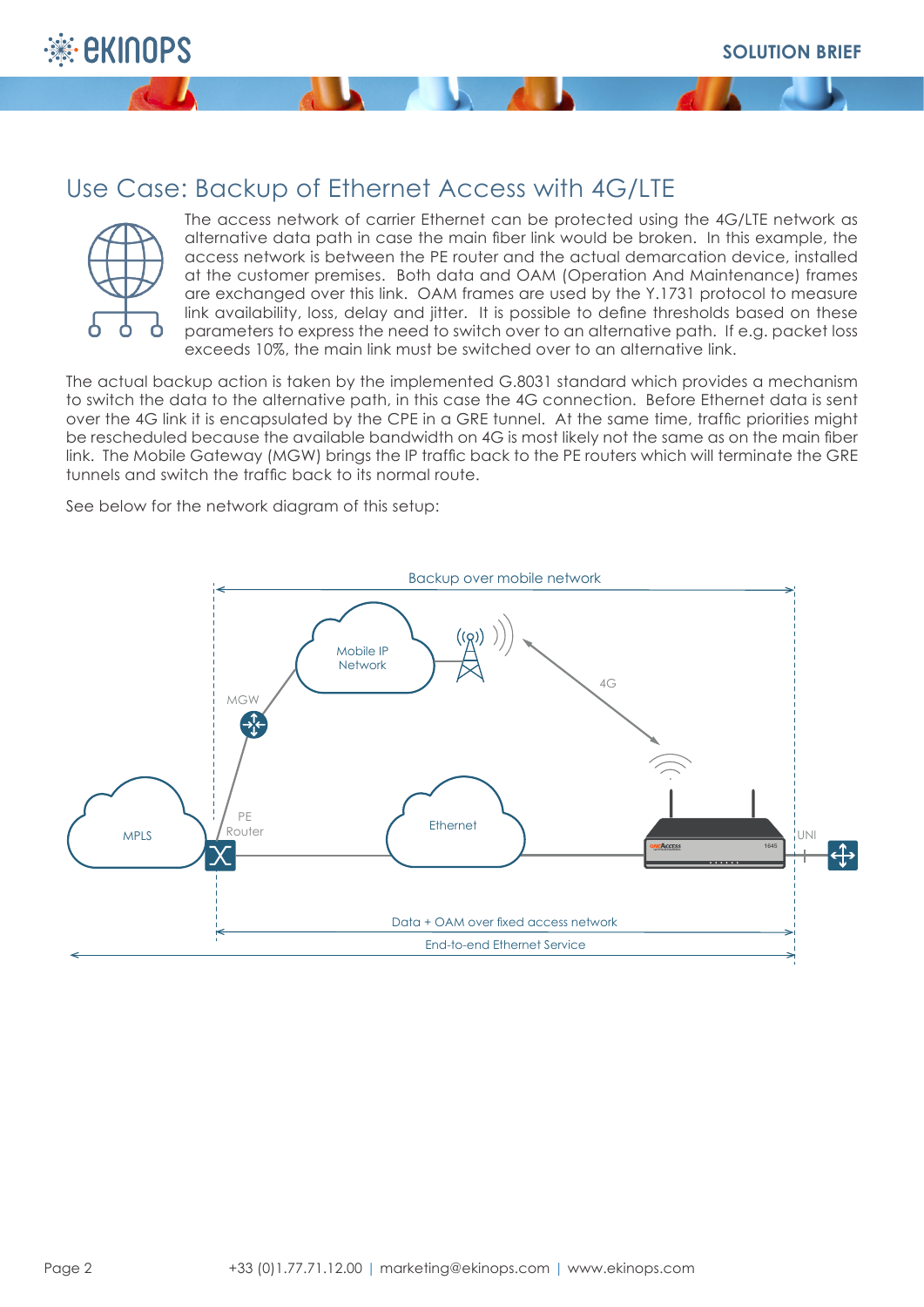

 $\overline{a}$ 

# Product supporting Ethernet Backup over 4G

**ALL** 

Below are the products supporting backup of Ethernet over 4G:

| <b>Models</b> | Technology | <b>WAN</b> | <b>Backup</b>                     | <b>LAN</b>  | <b>Throughput</b> | <b>MEF</b>    |
|---------------|------------|------------|-----------------------------------|-------------|-------------------|---------------|
| 1645          | Fiber      | GigE       | GigE, SHDSL.bis,<br>VDSL2, 4G/LTE | 4-port GigE | 500 Mbps          | 2.0 certified |
| 1646          | Fiber      | GibE       | GigE, 4G/LTE                      | 4-port GigE | Gbps              | 2.0 compliant |

**Samuel Comments** 

Below is an overview of the main feature set:

| <b>Features</b>                              | <b>Details</b>                                                                                                              |  |  |
|----------------------------------------------|-----------------------------------------------------------------------------------------------------------------------------|--|--|
| MEF services                                 | E-Line, E-LAN, E-Tree<br>E-Access, E-transit (on selected products only)                                                    |  |  |
| Ethernet frame handling                      | L2 Access Lists, L2PT Tunneling, Configurable L2CP transparency,<br>Configurable multicast traffic behaviour                |  |  |
| VLAN support                                 | VLAN Tagging, VLAN Switching, Port-based VLANs, QinQ, 802.1 ad                                                              |  |  |
| QoS                                          | Up to 8 traffic classes, Egress Shaping, Ingress Policing, Hierarchical QoS<br>per EVC and EVC CoS (selected products only) |  |  |
| <b>SLA monitoring</b>                        | Link OAM, CFM OAM, Y.1731, Link-State Tracking, Dying Gasp, TWAMP                                                           |  |  |
| Service Activation Tseting                   | RFC2544, Y.1564 with birth certificate                                                                                      |  |  |
| Protection Mechanisms                        | LAG/LACP (local link protection), G.8031 (end-to-end protection)                                                            |  |  |
| Tunneling L <sub>2</sub> over L <sub>3</sub> | <b>GRE</b>                                                                                                                  |  |  |
| Zero-Touch provisioning                      | DHCP-based or TR-069, OneManage Provisioning Server                                                                         |  |  |
| Management                                   | CLI, SNMP, NETCONF/YANG (1651-only)                                                                                         |  |  |

For more detailed information please refer to http://www.ekinops.com under Access Products.